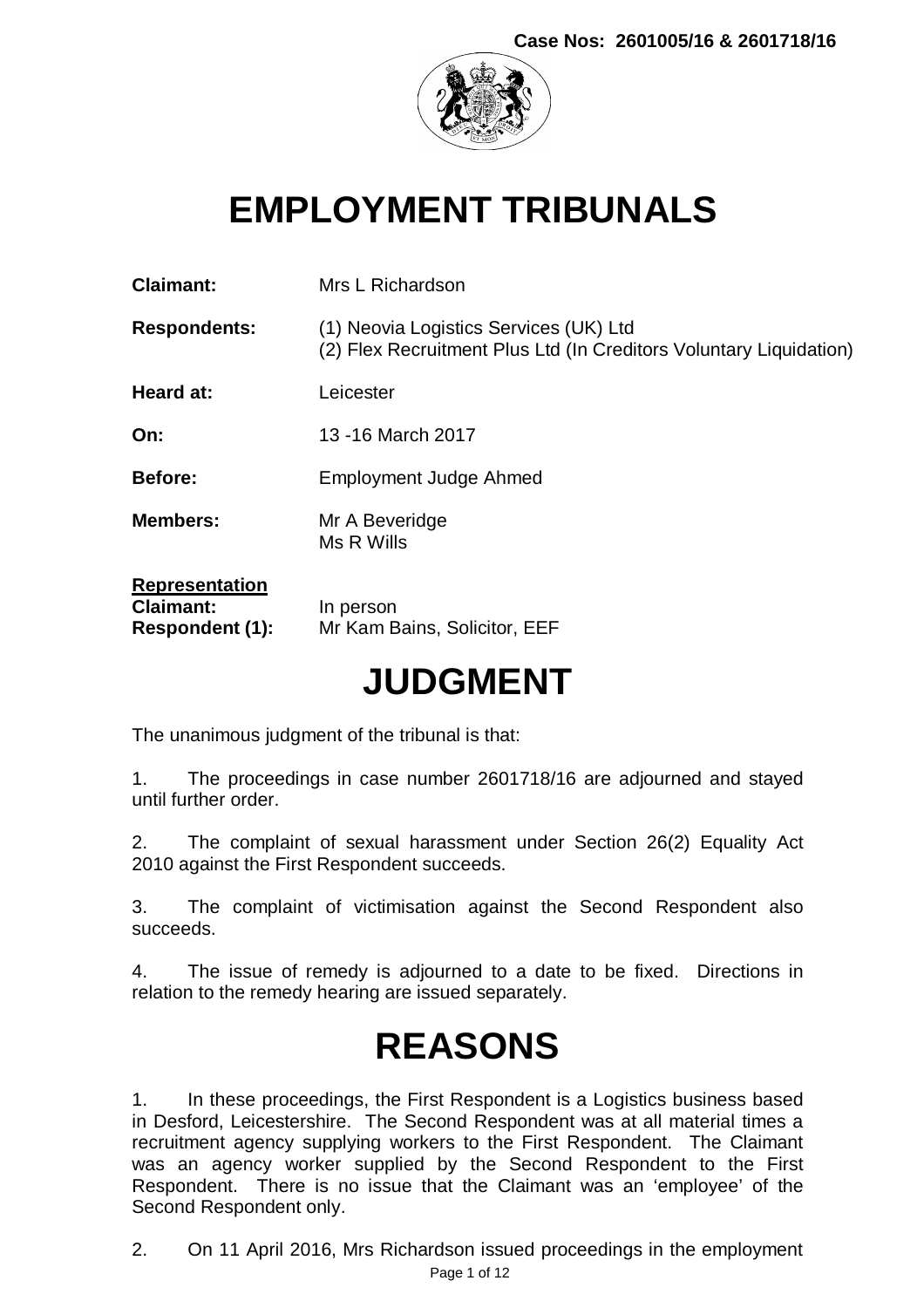tribunal alleging sexual harassment against the First Respondent and also bringing a complaint of victimisation by the Second Respondent. It is alleged that as a result of the treatment which the Claimant was subjected to she has suffered severe anxiety and consequently was unable to return to work.

3. On 2 September 2016, following the Claimant's resignation which took effect on 3 June 2016, she issued further proceedings (hereinafter the 'second set of proceedings') under case number 2601718/16 against Flex Recruitment Plus Ltd ("Flex") only. Shortly before this hearing, it was discovered that Flex had entered into creditors' voluntary liquidation. The Claimant nevertheless wished to have a number of witnesses from Flex appear at this hearing and consequently an urgent preliminary hearing was convened. At that hearing, the Claimant made an application for various witness orders against employees and officers of Flex. She also sought a postponement of the hearing. Both of those applications were refused. Consequently, at this hearing Neovia Logistics Services (UK) Ltd ('Neovia') appeared and was legally represented but Flex, the Second Respondent in the first set of proceedings and the only Respondent in the second set of proceedings, did not appear nor was it represented. We will refer to Neovia as the First Respondent and Flex as the Second Respondent throughout in this decision.

4. Also shortly after the preliminary hearing, the former legal representative of the Second Respondent sent an email to all others parties and the tribunal to say that he had recently received notice of liquidation proceedings for a company called 'SM11112016' Ltd trading as 'Flex Recruitment Plus'. His enquiries revealed that Flex had sold its agency worker business to a company called 'People Solutions Group' in Walsall sometime in November 2016. This included the business in which the Claimant previously worked. The nature of the sale was unknown. At the same time, Flex had changed its name to 'SM11112016 Ltd'. The representative went on to say that People Solutions Group now traded as 'Flex Recruitment Plus' and continued to provide agency staff to the First Respondent. Furthermore, he understood that SM11112016 Ltd was also shortly due to go into liquidation. A company search undertaken just before this hearing against SM11112016 Ltd reveals that this Company was indeed formerly known as Flex Recruitment Plus Ltd and was now in creditors' voluntary liquidation with the Liquidator having been appointed on 3 February 2017.

5. In those circumstances, and armed with that information, the Claimant applied at the commencement of this hearing to effectively 'decouple' the two sets of proceedings which had earlier been consolidated. It was her intention to make further enquiries and, if she was able to do so, to bring those whom she regarded as partly responsible for her situation to a tribunal hearing. Whilst the prospects of that happening seem fairly remote at present, it is conceivable that if there is a chain of TUPE transfers the Claimant may still be able to progress her claim against Flex or its present business, whatever form and name that may now take. Given that the Second Respondent had no direct interest in that issue it did not object to the application and accordingly we consider it appropriate to 'de-consolidate' the second set of proceedings stay them for the time being. The Claimant may apply to have them restored for hearing when further information is available.

6. Because the case had been prepared on the basis that the Second Respondents would be defending the proceedings (before they went into voluntary liquidation) a bundle of witness statements was submitted by them and available at this hearing. This included witness statements of various officers and employees of the First Respondent, namely Mrs Amanda Davey (Onsite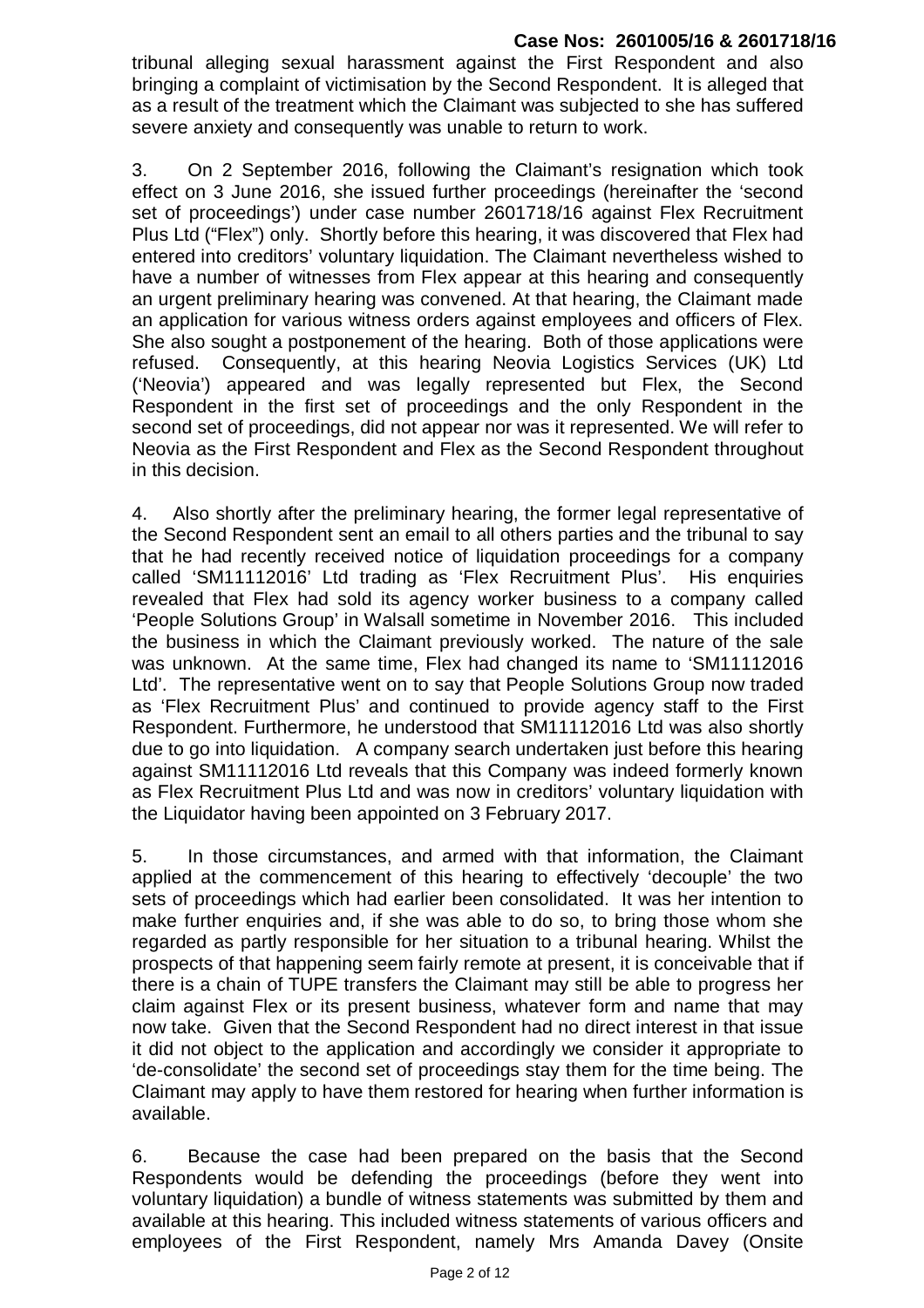Manager), Mrs Jackie Jackson (Operations Director), Mr Matt Angell (Onsite Coordinator) and Mr Adrian Hobbs (Managing Director). Whilst they did not attend the hearing they have nevertheless been useful in understanding what went on. Only Mr Scott Jowett, who is employed as a Warehouse Associate and against whom the allegations of sexual harassment are made, gave evidence on behalf of the First Respondent. The Claimant gave evidence on her own behalf.

7. In terms of the issues to be determined we can do no better than to repeat the relevant paragraphs of the case management orders made by Employment Judge Solomons at a preliminary hearing on 10 June 2016. They are as follows:

"1. The Claimant was formerly employed by the second Respondent an employment agency who supplied her to the first Respondent at their warehousing operation. Her complaint is in essence that during the course of her employment in a period of about 6 weeks leading up to and including 13 November 2015, she was sexually harassed by an employee of the first Respondent, Scott Jowett, whom she alleges repeatedly grabbed her in the form of a bear hug and in particular on the last occasion on 13 November and brushed his hands across her chest. She contends that she objected to such conduct on all occasions and that the conduct amounted to unwanted harassment of a sexual nature. Her case is that this happened 2 or 3 times per week over that 6 week period.

2. On 13 November she began grievance proceedings which were conducted by her employer the second Respondent. The grievance proceedings did not succeed and in essence both Respondents say that although it is conceded that Mr Jowett on occasions did hug the Claimant, that such an act was consensual and that the Claimant also hugged Mr Jowett and that there were no such sexual connotations to those acts. The Claimant also alleges against the second Respondent, her employer, that that was an act of victimisation as a result of a protected act in the form of her complaint of sexual harassment against Mr Jowett.

3. There are no other claims despite the fact that the Claimant had ticked the box in Section 8(1) for other payments owed, she explaining that that was a mistake when she filled the form in.

4. Although the second Respondent takes a time point, it now concedes that given the early conciliation procedure which operated between 11 February 2016 and 11 March 2016 that there is in fact no time point in particular because the Claimant's case will be that although there were acts prior to 13 November they were part of a course of conduct by Mr Jowett which continued up to and including 13 November.

5. The first Respondent also puts forward in the alternative the statutory defence that it had taken all reasonable steps to prevent acts of sexual harassment. The first Respondent accepts that the burden of proof in respect of that matter lies with it."

8. In those circumstances Mr Bains' submission at the start of the hearing, which we accept, is that the relevant timeframe of the allegations stretches no further than 6 weeks before 13 November 2015. Any incidents before then are by way of background only. Mr Bains confirmed at the commencement of the hearing that First Respondent was no longer relying on the statutory defence that it had taken all reasonable steps to prevent sexual harassment which it had sought to rely on earlier. He agrees that our findings of fact will ultimately be determinative of the case.

9. Mrs Richardson has a long history of working in the Transport industry. She began her first job as a 16 year old as a Transport Clerk. She later successfully passed her Haulage Contractor Certificate of Professional Competence qualification. In 2013 she joined the Second Respondent, an agency which works very closely with the First Respondent to provide agency workers in the transport business. Such workers are integrated very closely with Neovia's own workforce and are deployed and directed in their day to day work by Neovia's team leaders and management. At the relevant times the Second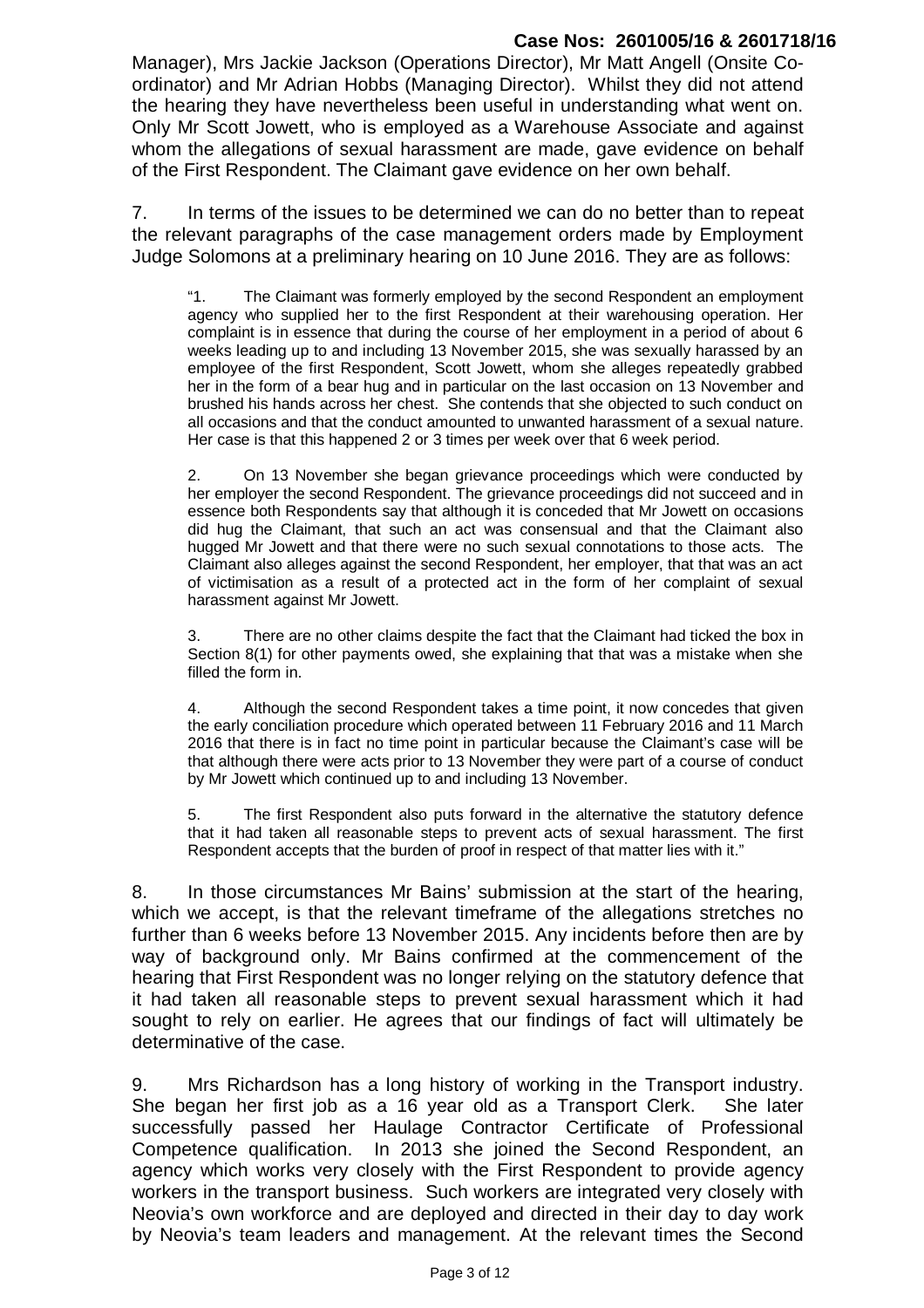Respondent had an onsite contract team to liaise with the First Respondent to deal with the agency workers supplied. During the Claimant's employment there were 5 members of the Second Respondent in the onsite team, including Ms Amanda Davey.

10. The Claimant's marriage of some 30 years ended in divorce in 2012. In February 2015, shortly after she started working at Neovia, she began a relationship with one of the delivery drivers. That is when she says Mr Jowett, a Warehouse Operative whose work involved dealings with the Claimant, began to make crude remarks about her partner and her sex life. Mrs Richardson decided that the best option was to ignore Mr Jowett's conduct and hope that in time he would go and pick on someone else. There has never been any consensual personal relationship between the Claimant and Mr Jowett.

11. In June 2015, the Claimant suffered a car accident as a result of which she found herself having to undertake desk duties in the office where there was likely to be more regular interaction with Mr Jowett. Her relationship with her boyfriend ended in July but Mr Jowett's behaviour, including crude sexual remarks of a personal nature, continued. The remarks – which are unnecessary to repeat here - became more accentuated as time went on. When the Claimant complained or attempted to complain, Mr Jowett became critical of the Claimant's work. At times he would get angry and shout. Mrs Richardson frequently found that Mr Jowett would become angry for the most trivial of reasons and then seek to apologise immediately afterwards. When apologising he would often put his arm around her shoulder or give her a hug. On occasions his loss of temper appeared contrived as though it was a pretext for him to hug the Claimant. We accept her evidence that she did not welcome hugging nor was it ever reciprocated. We also accept the Claimant's evidence that she repeatedly told Mr Jowett not to hug or touch her. The phrase which she repeated at least twice in her witness statement which she also used at work was: 'I don't do hugs'.

12. Over the following months, Mrs Richardson found that Mr Jowett was increasingly finding excuses to give her a hug or to be within physical touching distance. He would recharge his mobile phone in a socket near the side of the Claimant's desk when there were sockets available elsewhere. It sometimes meant Mr Jowett would lean over the Claimant's shoulder when she was at her desk with his left hand reaching across her desk in order to unplug his phone and thereby making physical contact. The Claimant found this very uncomfortable and an invasion of her personal space. She hoped that in time Mr Jowett's behaviour would cease and chose not to make any formal complaint or to have an outright confrontation.

13. There are two specific incidents which lie at the heart of this case and which form the basis of the harassment allegations. They occurred on 6 and 13 November 2015 although for the sake of completeness (whilst not forming part of the allegations in this case falling outside the agreed timeframe) there was also an incident in October when the Claimant was hugged by Mr Jowett. On that occasion the Claimant complained of it to several of Neovia's management and supervisory staff including Mr Stephen Foord, Ms Caroline Neville and Mr Bahlraj Dosanjh. She explained that she was not happy with Mr Jowett repeatedly hugging her. Ms Neville said that Mr Jowett sometimes hugged her too and occasionally also 'squeezed her bum'. Ms Neville dismissed such behaviour saying 'it's only Scott'. No action was taken by in response to the 'informal complaint' and unsurprisingly Mr Jowett continued to behave in the manner he had done. In an effort to get him to stop Mrs Richardson told Mr Jowett that if he touched her again she would spray him with her perfume so that Mr Jowett's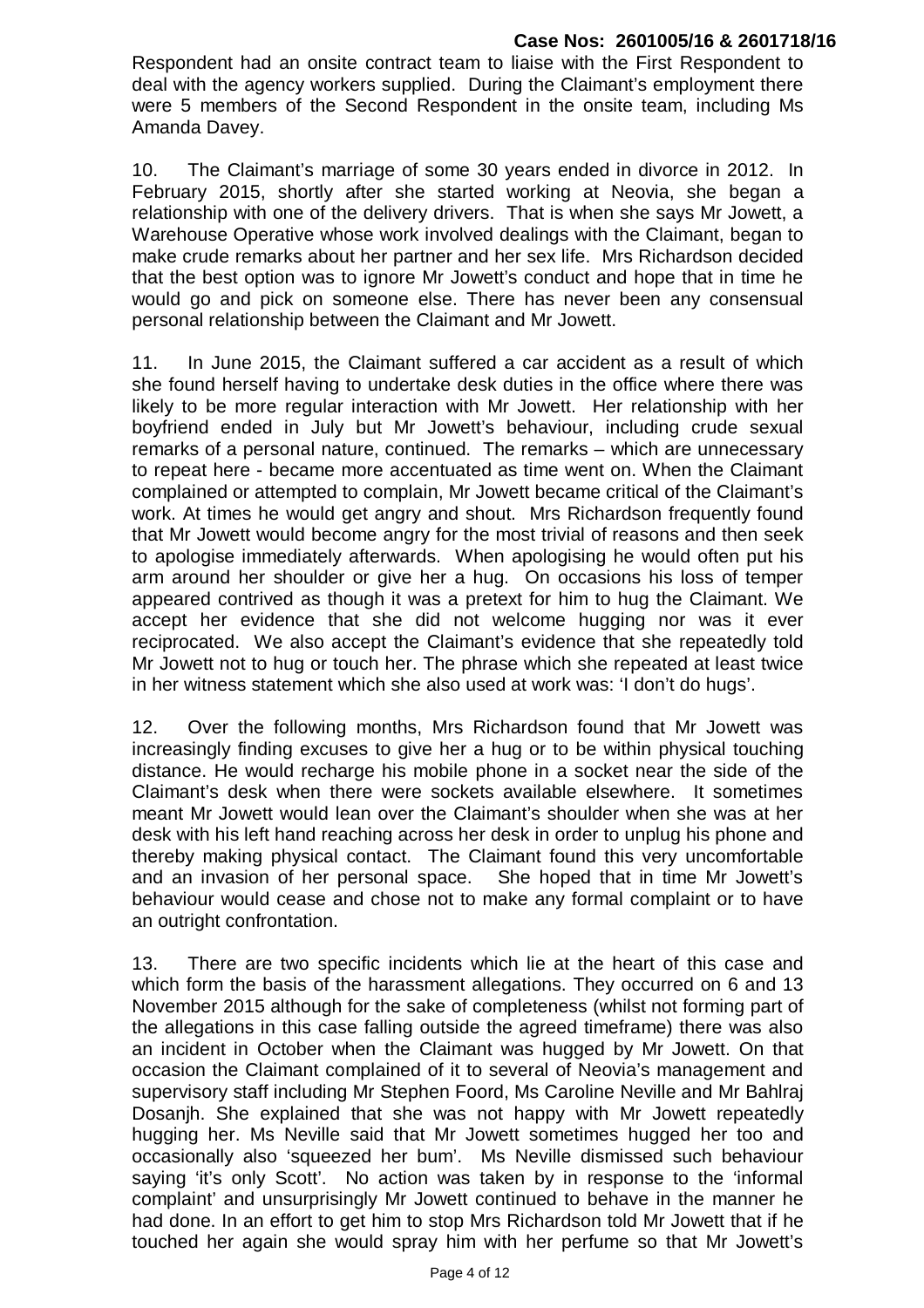spouse would suspect him of cheating.

14. On 6 November, the Claimant describes the first of the two 'bear hugs'. The incident occurred shortly before the lunch break. The Claimant was sitting at her desk when Mr Jowett leant across the Claimant from her left, sliding his hand across her breast and using both his arms to engage in a full body hug. Mr Jowett's then placed his head close to the front of the Claimant's left shoulder and face. The Claimant froze in shock. Mr Jowett then asked: '*why are you 'holding your breath? Do I smell?'* Mrs Richardson told Mr Jowett in no uncertain terms to let go that if he hugged her again he would be sorry.

15. On Friday 13 November 2015, the Claimant was booking in a driver as part of her normal duties. As she was doing so, Mr Jowett approached her and once again gave her a hug which involved in Mr Jowett's left hand sliding across the Claimant's breasts and on to her elbow. Again, in no uncertain terms Mrs Richardson told Mr Jowett to cease and withdraw which he did. Mr Jowett looked at the delivery driver and said as he laughed: *'she loves it really'.* Mrs told Mr Jowett: '*You do know this is classed as sexual harassment'.* 

16. Mr Jowett was shocked to hear the words 'sexual harassment'. He went to see Mr Justin Carter, a team coach and Mr Corey Knifton, a team leader. It is not clear what he told them but we are satisfied that it was in the nature of the Claimant making a false allegation of sexual harassment. Mr Carter went to see the Claimant and said that Mr Jowett had made a complaint against her. The Claimant said that she was in fact the one who had been wronged and sexually harassed by Mr Jowett who had given her a bear hug. She told Mr Carter that she had made it clear to Mr Jowett in the past not to touch her and had also made it clear that she did not do hugs but despite that Mr Jowett had persisted in his behaviour. Mr Carter said Mr Jowett should not be touching her but that they should both get on with their work. Mr Carter did not report the matter internally nor does he appear to have taken any further action in response to the Claimant's allegation.

17. Mr Carter did not give any evidence at this hearing but in an investigation interview which the First Respondent conducted on 2 November, he said:

"I laid down the rules there and then, verbally, whilst they were both in the room together. I told them that they were only to interact with each other on a professional basis, there were to be no more arguments, no more hugging and any issues that may arise must be reported to myself or Corey. I also said that Lucille [Mrs Richardson] was to come to me specifically if there were any issues."

18. It is the Claimant's evidence that subsequently, and particularly after Mr Jowett had reported the matter to Mr Carter, that she found herself ostracised by colleagues. They no longer engaged with her in the manner previously. On returning to the office after a lunch break a few male colleagues entered the room and pretended to bump into each other to which Mr Jowett said: *"Don't do that, it is sexual harassment"* at which point they all laughed. Mr Jowett continued to make the occasional remark about the Claimant's personal life in the presence of others with no restraint or admonition from his supervisors. It is the Claimant's evidence, which we accept, that at times Mr Carter and others were present on such occasions they took no steps to prevent or condemn such behaviour.

19. Mrs Richardson came to work on the days after the 13 November incident but was very upset. She went to see her GP on 4 December complaining of a lack of sleep, being tearful and being unable to keep calm. The GP notes record the Claimant as suffering from work-related stress. The Claimant was prescribed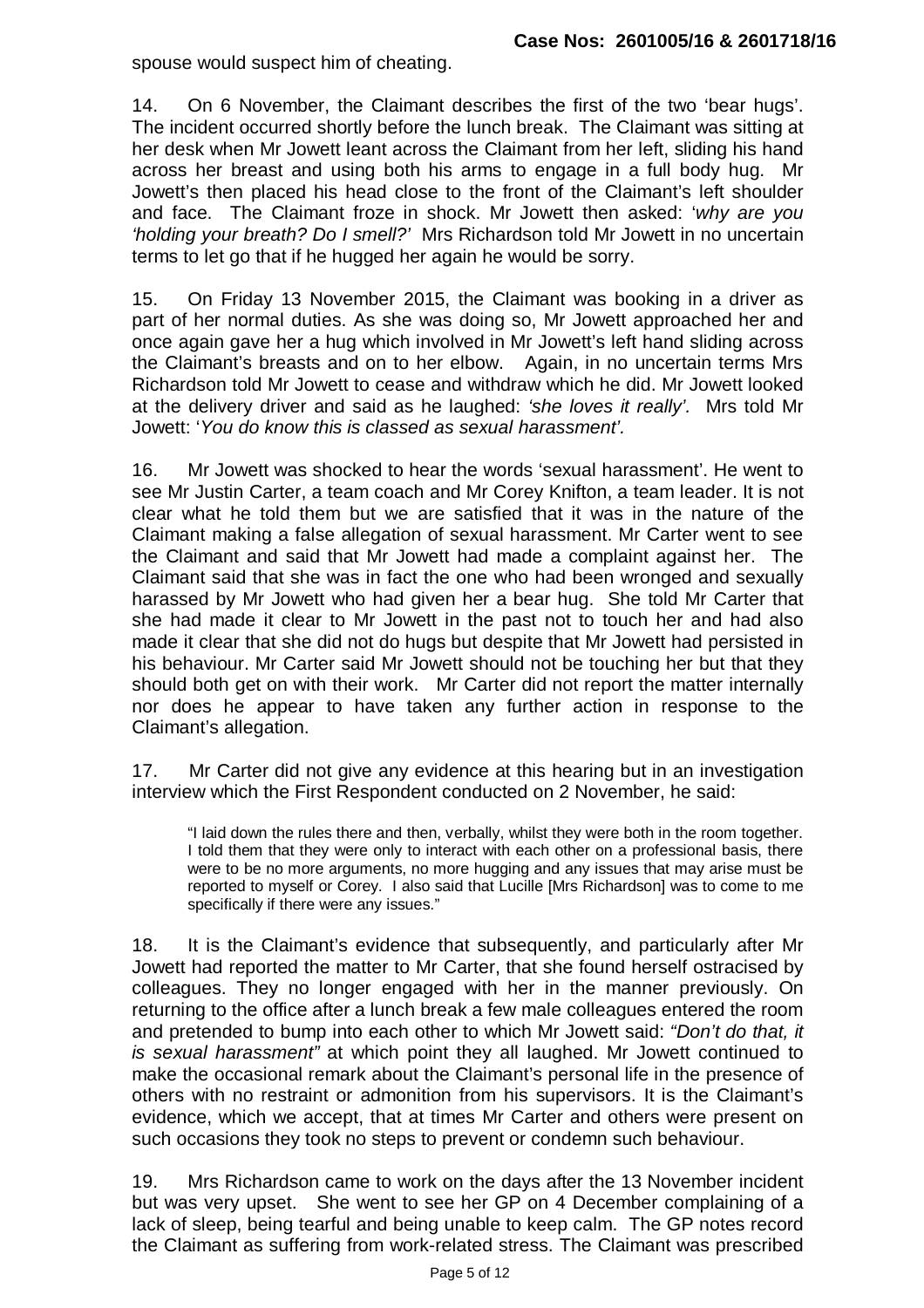Fluoxetine, a well-known anti-depressant. Mrs Richardson visited her GP several times thereafter on the same issue. The notes record her as complaining of having been sexually harassed at work.

20. On Thursday 19 November, the Claimant was due to have an appraisal meeting with Mr Matt Angell of the Second Respondent. She was both surprised and disappointed to receive a negative and unfavourable appraisal. Later on the same day, Mr Jowett came to the office and spoke angrily to the Claimant about not doing gate passes. It was pointed out to him by another member of staff that such duties were not something the Claimant was obliged to do but had undertaken them previously on a voluntary basis. The Claimant noticed that attitudes at work had changed and many of the male managers appeared to show support for Mr Jowett rather than the Claimant.

21. On 20 November 2015, the Claimant suffered from a panic attack and took time off work. She had a similar experience on 30 November but continued working. She was then told that Mr Jowett was going to be moved to be working away from the Claimant and if he was to be moved back at any stage, the Claimant would be informed in advance.

22. On 1 December, the Claimant went home sick after suffering a migraine and feeling unwell which she puts down to stress at work. She then had episodic absences from work between 1 - 7 December when she felt that she needed some advice. She telephoned the CAB and informed them of what had been happening. They advised her to report the matter to the Police. The Claimant did so on 7 December but was unable to compose herself sufficiently to provide a statement as she found herself crying uncontrollably. A formal complaint was subsequently filed. We have seen in the bundle a witness statement taken by the Police on 17 February 2016 of the incidents of 6 and 13 November.

23. On 9 December, the Claimant was told that by Ms Davey that Neovia had investigated both Mr Jowett's complaint against her and her allegations against him. The decision was that Mr Jowett would receive counselling but so far as Neovia were concerned the matter was now resolved. Mrs Richardson strongly disagreed saying that Neovia had done nothing about the bullying and sexual harassment. Ms Davey said that they had fully investigated the matter and it was concluded. When the Claimant continued to express her dissatisfaction Ms Davey became impatient and hostile saying in that case the Claimant ought to make a formal complaint, which she did the following day.

24. Ms Davey arranged a meeting to consider the matter further on 9 December. Mr Didier Carrara an Operations Manager was also present at the meeting. Unfortunately, Mr Jowett had also been invited to attend and was seated next to the Claimant. The Claimant protested and said that Mr Jowett should leave the room. Ms Davey eventually agreed and Mr Jowett left but was then asked to return so that the Claimant could tell him face to face what she wanted by way of an outcome. Mrs Richardson said that she did not want Mr Jowett to speak to her or to touch her. In the course of the meeting Mrs Richardson asked Mr Jowett directly whether she had ever asked him to hug her. Mr Jowett replied that she had not. She further asked Mr Jowett whether she had told him that she did not want to be hugged and Mr Jowett replied, 'yes, but only once'. Mr Jowett was told by Ms Davey that he was not to approach the Claimant in future. It was agreed that there would be a further meeting on Monday 14 December.

25. As instructed, the Claimant re-submitted her formal written complaint in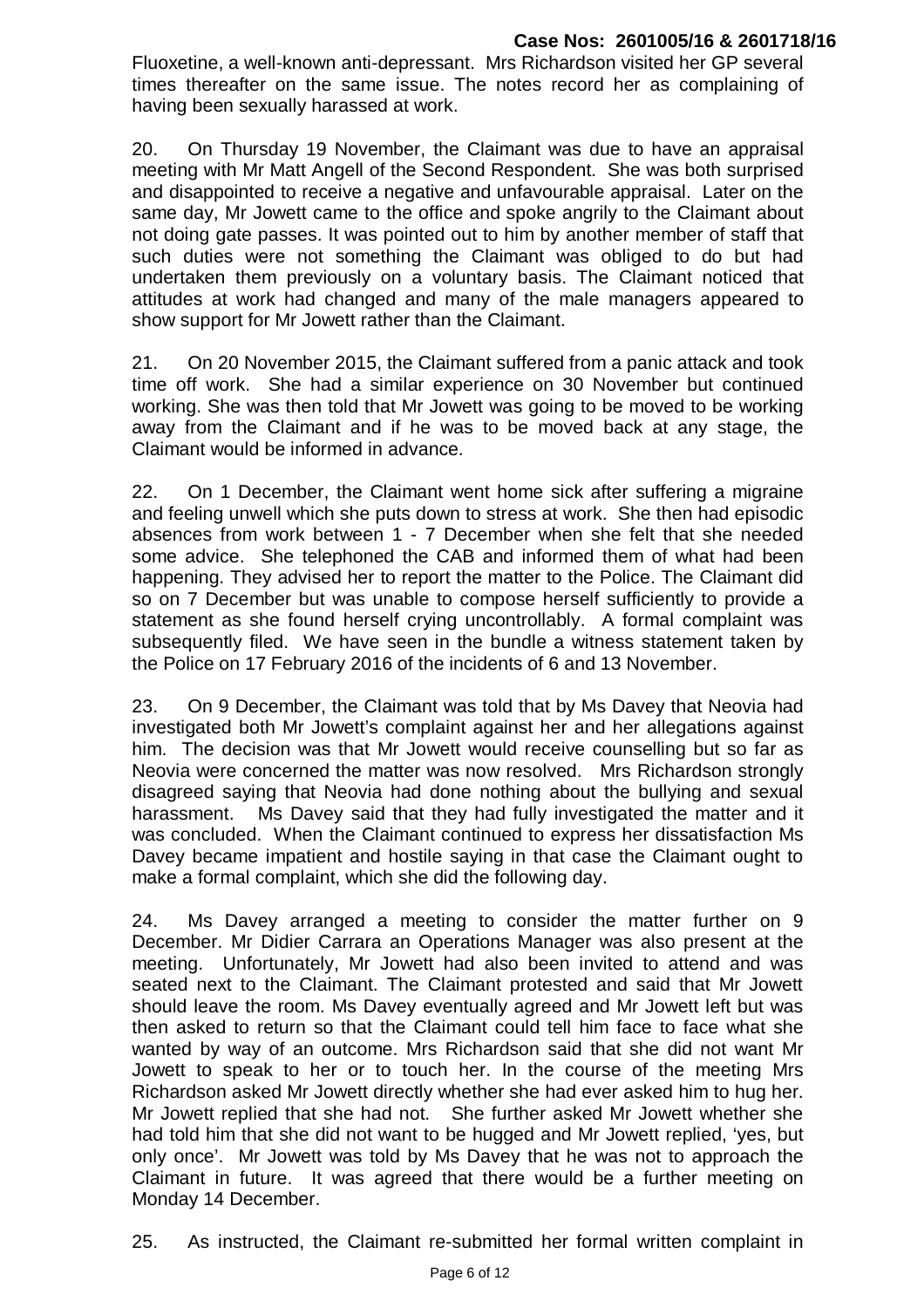brief terms on 10 December. Although short of detail it is clear that the written complaint was one of bullying and sexual harassment. The Claimant was led to believe that if she made a formal complaint Mr Jowett would be placed on suspension with pay. However when she arrived in the office she found that instead of being suspended Mr Jowett was not only at work but working in close proximity to her.

26. On Monday 14 December, the Claimant sent Mr Davey an email to say that she had suffered a panic attack the previous Friday and needed to return home. She said that she nevertheless expected her complaint of bullying and sexual harassment to be investigated.

27. On 16 December, the Claimant was asked to attend a team brief in an office of the Second Respondent. When she arrived, Ms Davey said that she was going to move the Claimant to undertake Picking duties in the warehouse. Mrs Richardson said that she was unable to do this because of the injuries sustained in the car accident. Ms Davey then said that she would get occupational health to pass the Claimant fit for warehouse Picking. She then accused Mrs Richardson of secretly recording conversations on her mobile phone.

28. On 18 December, the Claimant was given a letter inviting her to attend an investigation meeting about unsatisfactory attendance, failure to clock out and using a mobile phone during working hours. The meeting was scheduled for 21 December but was subsequently cancelled. The Claimant was told that Mr Jowett had been suspended on pay. In his evidence, Mr Jowett denies that he had ever been suspended. There is certainly no evidence of suspension in the bundle of documents.

29. On 21 December, Mrs Richardson sent an email to Ms Davey to ask whether Mr Jowett had been placed on suspension. In reply, Ms Davey said that she was not suspending and had no authority to suspend a member of [Neovia] staff. She went on to add:

"If you do not work your hours you are contracted it will be a breach of contract and may lead to further investigation or disciplinary.

30. The Claimant subsequently submitted a sick note from her GP signing her off from work from 18 December. The Claimant did not return to work thereafter.

# **THE LAW**

31. Section 26 of the Equality Act 2010 ("EA 2010") states, so far as it is relevant states:

" $(1)$  A person  $(A)$  harasses another  $(B)$  if-

(a) A engages in unwanted conduct related to a relevant protected characteristic, and

(b) the conduct has the purpose or effect of—

(i) violating B's dignity, or

(ii) creating an intimidating, hostile, degrading, humiliating or offensive environment for B.

(2) A also harasses B if—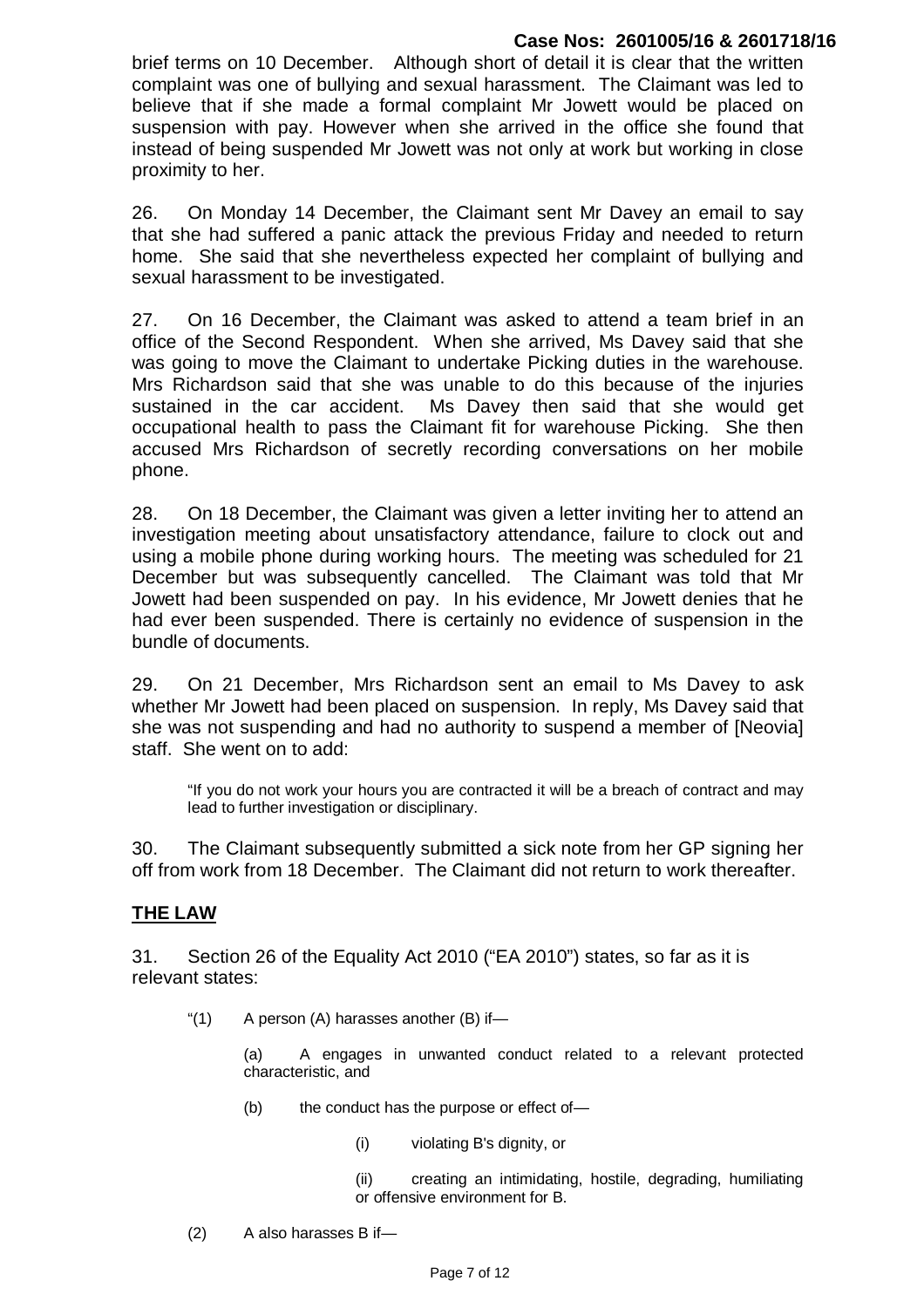- (a) A engages in unwanted conduct of a sexual nature, and
- $(b)$  the conduct has the purpose or effect referred to in subsection  $(1)(b)$ .

(4) In deciding whether conduct has the effect referred to in subsection (1)(b), each of the following must be taken into account—

- (a) the perception of B;
- (b) the other circumstances of the case;
- (c) whether it is reasonable for the conduct to have that effect."

### 32 Section 41 of EA 2010, so far as it is relevant, states;

"(1) A principal must not discriminate against a contract worker—

(a) as to the terms on which the principal allows the worker to do the work;

(b) by not allowing the worker to do, or to continue to do, the work;

(c) in the way the principal affords the worker access, or by not affording the worker access, to opportunities for receiving a benefit, facility or service;

(d) by subjecting the worker to any other detriment.

(2) A principal must not, in relation to contract work, harass a contract worker.

(3) A principal must not victimise a contract worker—

(a) as to the terms on which the principal allows the worker to do the work;

(b) by not allowing the worker to do, or to continue to do, the work;

(c) in the way the principal affords the worker access, or by not affording the worker access, to opportunities for receiving a benefit, facility or service;

(d) by subjecting the worker to any other detriment."

#### 33. Section 27 of EA 2010, so far as it is relevant, states

(1) A person (A) victimises another person (B) if A subjects B to a detriment because—

- (a) B does a protected act, or
- (b) A believes that B has done, or may do, a protected act.
- (2) Each of the following is a protected act—
	- (a) bringing proceedings under this Act;

(b) giving evidence or information in connection with proceedings under this Act;

(c) doing any other thing for the purposes of or in connection with this Act;

(d) making an allegation (whether or not express) that A or another person has contravened this Act."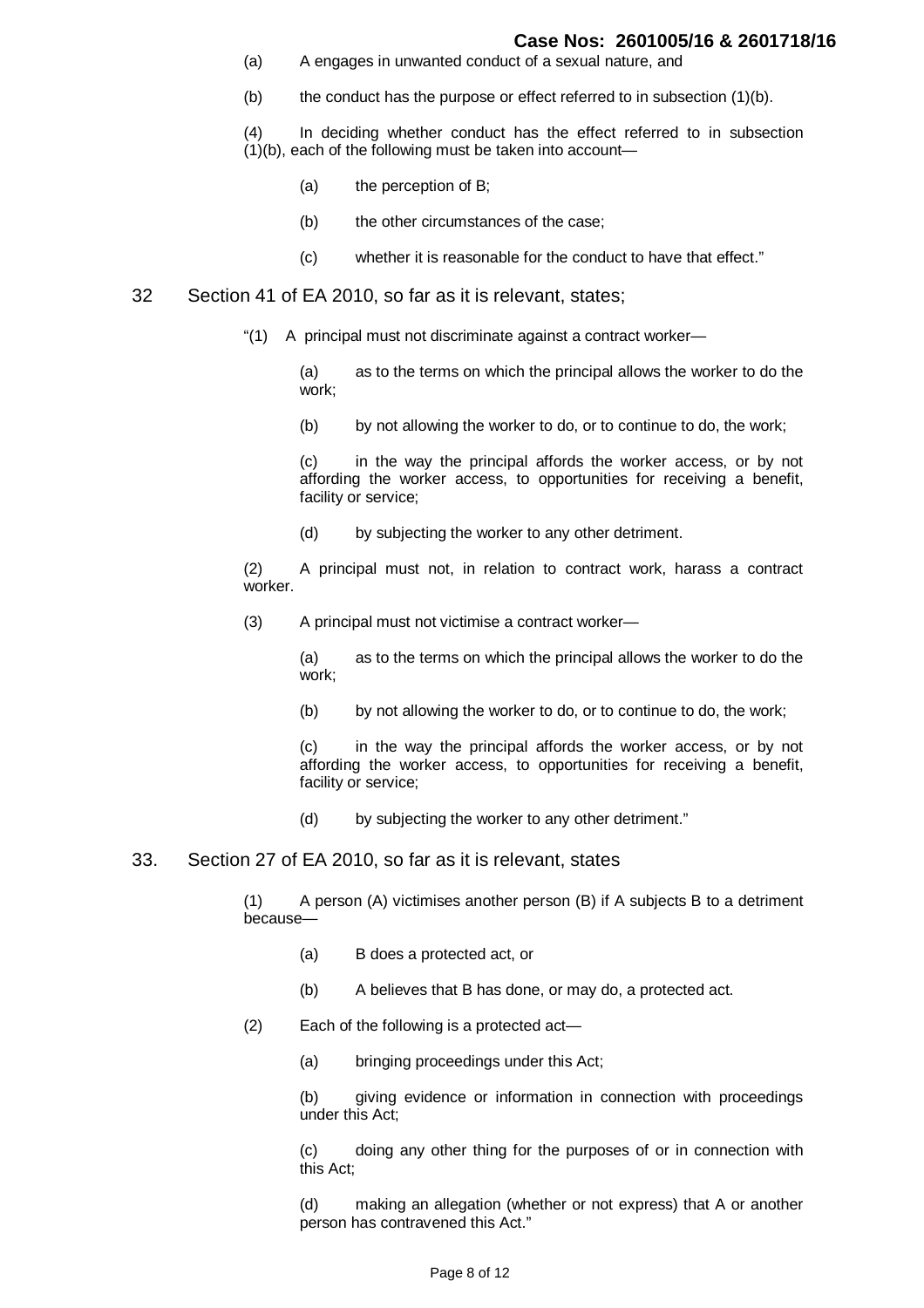# **THE ISSUES**

34. The issues are agreed as follows:

34.1 Did the alleged conduct of which the Claimant complains actually occur?

34.2 If so, was it unwanted conduct of a sexual nature having the purpose or effect referred to in Section 26(1)(b), taking into account the matters listed within Section 26(4) EA 2010?

# **CONCLUSIONS**

35. Before setting out our conclusions in this case, we would wish to make a few observations as to the evidence that has not been presented in this case. Apart from Mr Jowett, the First Respondent has not called any other witnesses. This is despite the fact that there was an internal investigation in February 2016. The internal investigation appears to have been conducted by Ms Jackie Jackson, a Director of the Second Respondent. A number of the First Respondent's employees were also interviewed. They included Mr Carrara, Mr Foord, Mr Chana, Mr Dosanjh, Mr Desai, Ms Connelly, Ms Marshall, Mr Carter, Mr Jowett, Mr Knifton and Ms Neville. None of those potential witnesses have been called to give evidence despite the fact that their evidence would clearly have been relevant to the issues in this case.

36. Having regard to all of the evidence, we prefer the evidence of the Claimant over that of Mr Jowett for the following reasons:

36.1 The Claimant's evidence of the incidents has been consistent throughout;

36.2 The Claimant's evidence is much more detailed than that of Mr Jowett. The Claimant is able to pin down the specific dates and times of the events. For example in relation to the 6 November incident the Claimant is able to say specifically when this occurred ('before the lunch break') whereas Mr Jowett not only fails to remember that it was 6 November but believes it was 'sometime towards the end of October'.

36.2 Mr Jowett gives very little detail on the first of the alleged bear hugs. His description of the second bear hug contains little more real information. His witness statement and evidence lack particularity and detail.

36.3 The Claimant reported the allegations to the police complaining of a sexual assault. We think it highly unlikely that the Claimant would have gone to such lengths (and possibly exposing herself to the risk of a criminal prosecution) if her account had been wholly fabricated as is suggested. The fact that there was no subsequent prosecution is irrelevant.

36.4 The Claimant's account of sexual harassment is consistent with her medical records and discussions with her GP from 4 December onwards.

37. Mr Bains' principal argument is that the Claimant has added to the details of the allegations and embellished matters as time has gone on. He highlights how at the case management discussion on 10 June 2016 the Claimant merely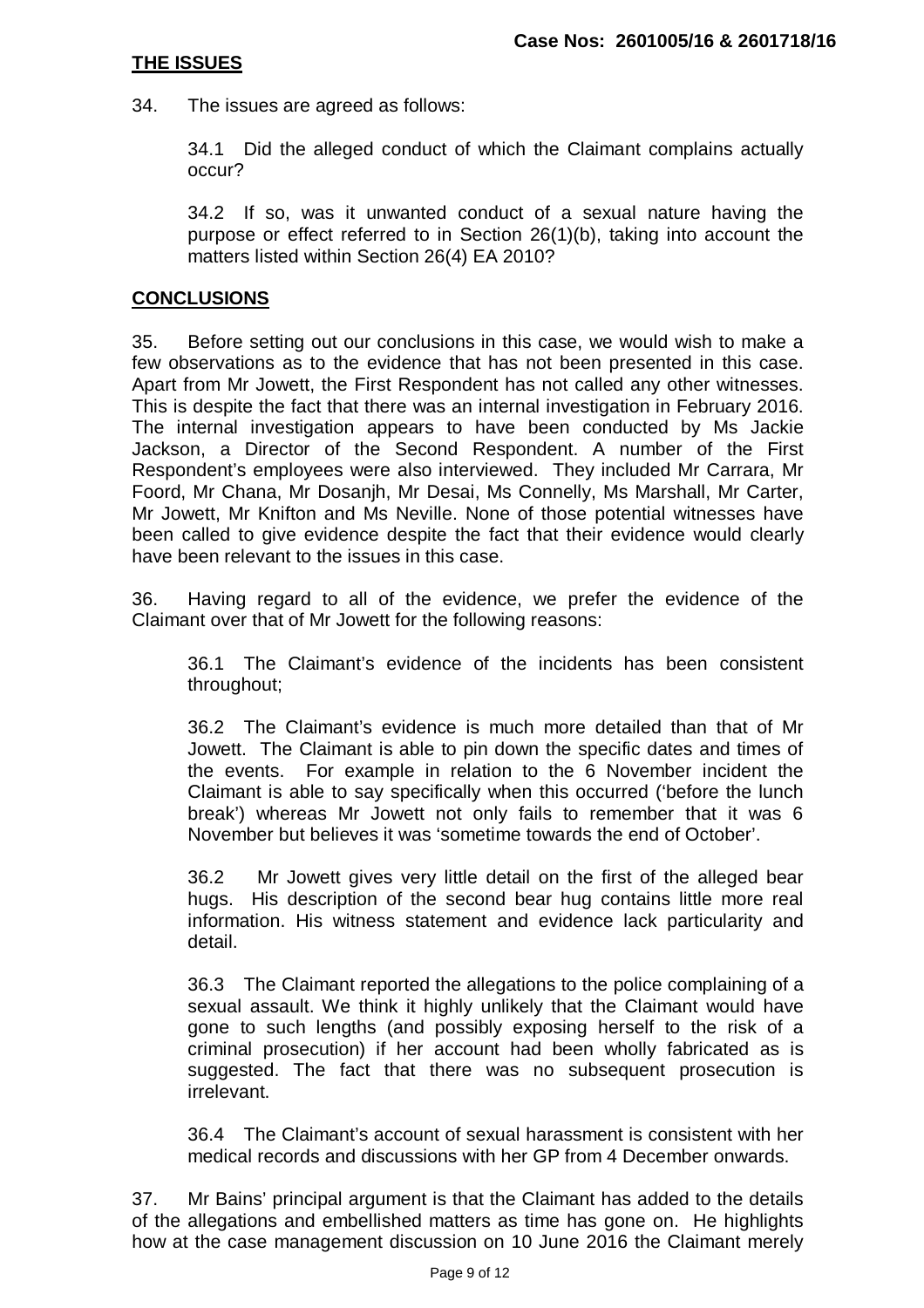said that she was 'repeatedly grabbed in the form of a bear hug' but there was no reference to a hand sliding across her breasts; that the grievance of 10 December 2015 did not make any reference to bear hugs or hand over breasts nor did the Claimant's email of 25 November 2015 refer to Mr Jowett touching her breasts. The witness statement also contains no such reference. He took the Claimant to a lengthy email sent by her on 18 December which does not make any reference to Mr Jowett's hand going over her breast. The first reference to such matters is the police statement in February 2016.

38. We do not find there to be any real substance in those points. The case management order of 10 June 2016 makes it clear that the Claimant contended that Mr Jowett 'brushed his hands across her chest'. The Claimant did not go into any detail in her grievance of 10 December as she was asked only to make a 'brief statement' and that is what it is. It was not the Claimant's intention in that document to go into any factual detail. In relation to the Claimant's email of 25 November 2015, the Claimant makes it clear that she told Mr Jowett that his actions amounted to sexual harassment and that his *'unwanted physical attention ... was not acceptable behaviour towards me*'. She goes on to say: *'He physically touched me by hugging me while I was trying to work'.*

39. Moreover, in her email of 18 December 2015, the Claimant makes the following statement:

 'In the middle of September after a couple of times of him deliberately causing the friction, I soon realised this was intentional so it then gave him an excuse as a way of making things ok. I made it clear that I was not upset by a minor comment or slight disagreement and told him I don't take anything he says to heart or personally and told him I don't do hugs on several occasions but he still persisted in physical behaviour over the following weeks.

After numerous times of telling Scott Jowett that I did not want him to touch me or hug me, he again physically touched me by hugging me while I was trying to work, I was trying to book in a DHL driver with a delivery. I told him don't touch me, get off. As he didn't stop. I said you know this is classed as sexual harassment. It was only then he stopped and moved away.'

40. It is clear that the Claimant has been consistent throughout in referring to physical touching of an unwanted nature and sexual harassment. So far as the statement taken by Second Respondent on 26 November is concerned the Claimant believes this to be a fabrication. Whilst it is accepted that the second page is correct we agree that the remainder of the document is so disjointed that in large parts it does not make sense. We have grave doubts as to the authenticity of the document.

41. There can be no doubt that the Claimant told Mr Jowett that she did not want any physical contact after the first bear hug on 6 November, if not earlier. This much is admitted by Mr Jowett when in his witness statement he says

'Whilst I did not accept that I had sexually harassment Lucille in any way, I did accept that I should not have given Lucille a hug on 13 November as she had told me not to touch her a few weeks earlier. I therefore accepted the counselling given to me.'

42. In addition, Mr Jowett accepted that on 13 November he said about the Claimant: '*she loves it really*' and also accepts that the Claimant told him that she said this was sexual harassment.

Page 10 of 12 43. We find the Claimant's version of the first bear hug on 6 November to be credible. We find that the Claimant told Mr Jowett that such behaviour was unacceptable and that he should not repeat it but it was not taken seriously and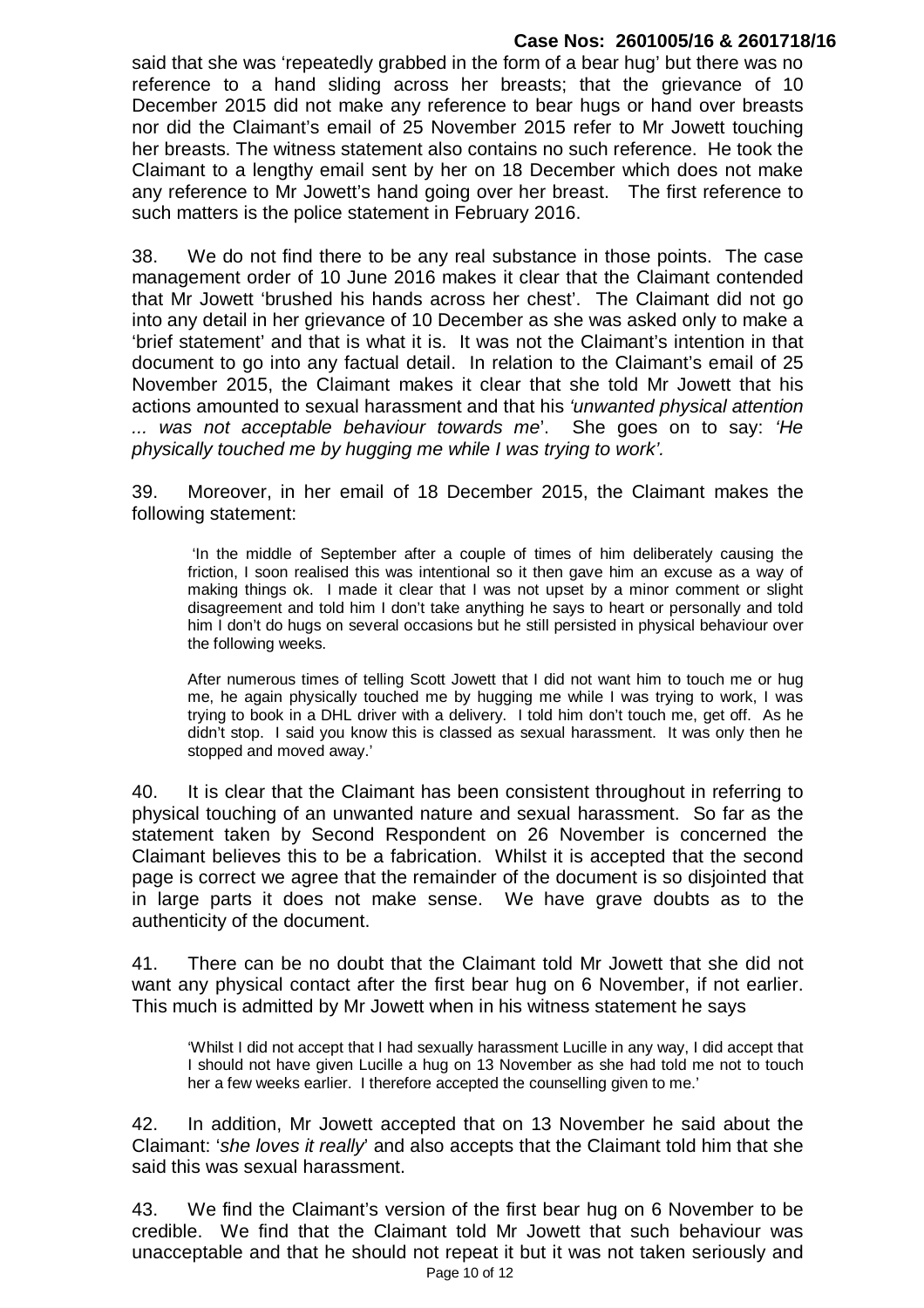Mr Jowett proceeded to give her a further bear hug on 13 November. On the latter occasion he withdrew when he was warned that it amounted to sexual harassment.

44. We accept that Mr Jowett had behaved in the manner that he did towards the Claimant for some considerable time and that a culture of accepting such behaviour had prevailed. There is repeated reference in the internal investigation to Mr Jowett being someone who was in the habit of hugging people. The fact that Mr Jowett was able to detect that the Claimant was holding her breath suggests that it was not a momentary act.

45. We are satisfied that the incidents on 6 and 13 November 2015 amounted to physical conduct of a sexual nature. We accept the Claimant's evidence that Mr Jowett's hand touched her breasts, although at no stage has the Claimant made the allegation that he actually *grabbed* her breasts, which is something Mr Jowett said the Police told him he was accused of. If he was indeed told that, it is not an allegation the Claimant has ever made.

46. Mr Jowett accepts that his conduct on 13 November was inappropriate hence his agreement to counselling. We do not accept Mr Jowett's evidence that there was any consensual hugging. Mr Jowett accepts that he 'crossed the line' on 13 November when he had previously been told that he was not to touch her although in reality he had crossed the line earlier. We are satisfied that the acts were such that they had the purpose or effect of creating an intimidating, hostile, degrading, humiliating or offensive environment for the Claimant. Having regard to the perception of the Claimant and all of the circumstances, it was reasonable for the conduct to have that effect. The Claimant therefore succeeds in relation to the complaint of sexual harassment under Section 26(2) EA 2010 against the First Respondent pursuant to Section 41 EA 2010 and contrary to Section 41(2) EA 2010.

47. We now turn to the complaint of victimisation which is against the Second Respondent only.

48. The Claimant relies upon various protected acts which include the making of an allegation of sexual harassment on 13 November, an email of 19 November 2015 to Mr Carter of the First Respondent which was forwarded to Ms Davey of the Second Respondent on the same day in which the Claimant refers to sexual harassment and an email of 25 November 2015 by the Claimant to Ms Davey in which she refers to sexual harassment and the grievance of sexual harassment of 10 December 2015. We are satisfied that all of these constitute protected acts within the meaning of Section 27(2)(b)-(d) EA 2010.

49. We are also satisfied that the Claimant has been subjected to a detriment within the meaning of Section 27(1) EA 2010 by:

49.1 being ostracised by her colleagues;

49.2 being threatened with suspension when the Claimant had done nothing wrong event though that was revoked following discussions with HR officers of the First Respondent;

49.3 being blamed by Ms Davey for the ongoing issues at work;

49.4 being told that her complaint had wrongly been labelled as 'resolved' when it was not nor could it have been.